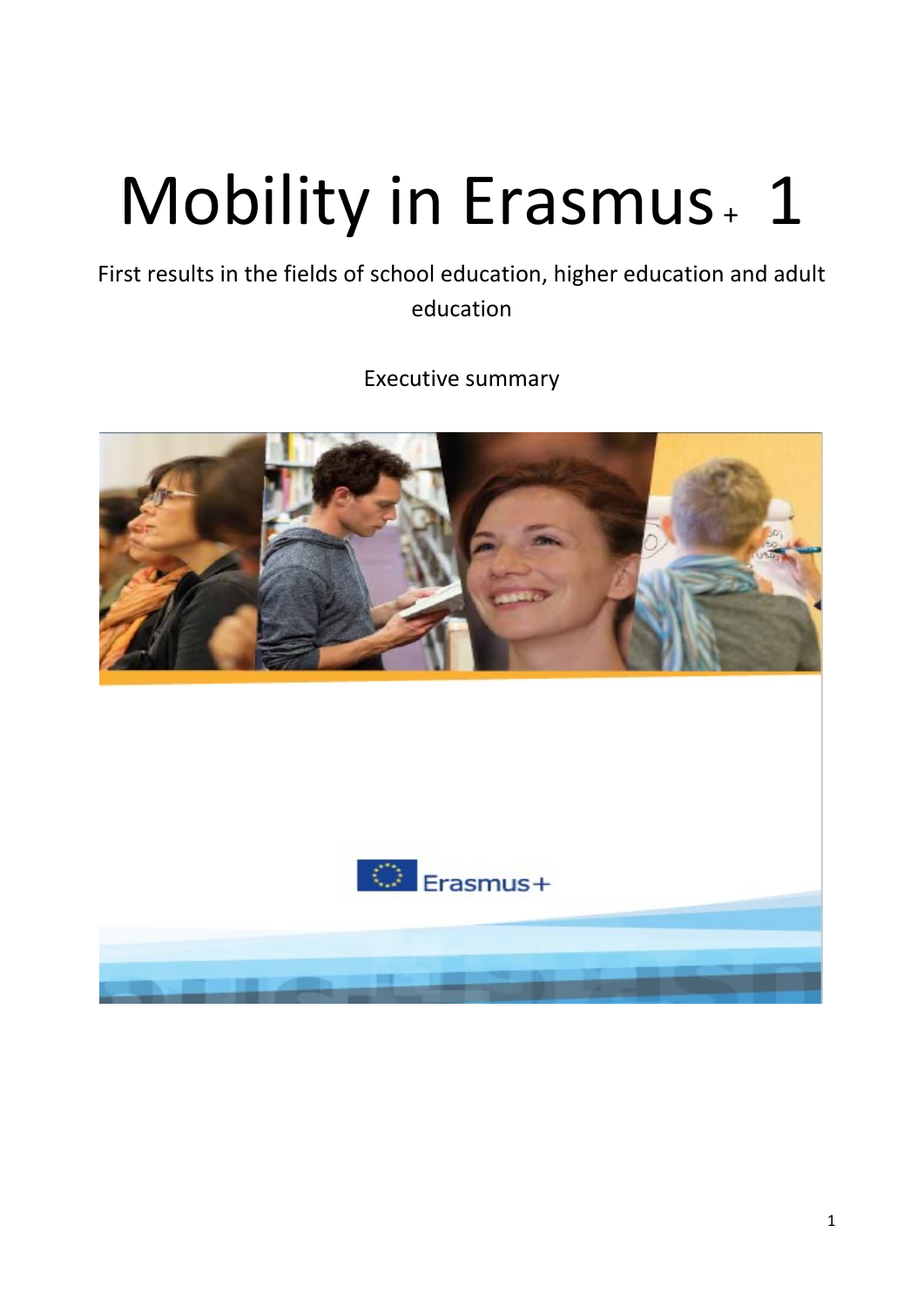# **Introduction**

Learning mobility abroad in the fields of school, higher and adult education provides an opportunity to look into results and in particular, assess its early impact in these areas.

In the chapters of this first Erasmus + impact study, the analysis builds on the results of the implementation of mobility projects and emphasises critical issues and innovative aspects introduced by the structural changes of the European Union programme. Training and learning mobility abroad have a long tradition in the programmes dedicated to education and the new challenge that Erasmus+ has taken up is based on quality training, by focusing on the acquisition of knowledge, abilities and competences. The benefits of training will impact individuals, institutions, organisations and society as a whole and will contribute to promote growth, equality, prosperity and social inclusion in Europe and other countries.

The new opportunities of learning mobility for teachers, trainers, students and youth workers aim to improve professional competences, favour multilingualism in order to create new projects and connections between the formal, non-formal and informal sectors.

# **Methodological note**

This study, the first of the Erasmus + series, focuses on the analysis of the first results of the annual projects for mobility and learning, that is, key action 1 (KA1) of the Erasmus+ programme. The main goal was to assess how many and which effects had the implementation of the KA1 Erasmus + projects on the institutions that benefitted from annual funding in the 2014-2015 period and on those who were involved in the implementation of the project activities. The publication is organised into three chapters each one dedicated to one of the areas of competence and responsibility of the Indire's Erasmus+ national agency, namely school education, higher education and adult education. Each chapter examines in depth one of the three areas:

# **Chapter 1 – Erasmus + learning mobility. First results in the field of school education**

# **Chapter 2 – The impact of Erasmus + on higher education: the results of KA1 Action**

# **Chapter 3 – Survey on adult education mobility. First results of the projects of Key action 1 in Erasmus+**

The study builds on the analysis and study of quantitative and quality data derived from the *Participant form*, the online questionnaire that all participants of  $KAI<sup>1</sup>$  Mobility projects have to fill out when they return from their mobility experience abroad. Moreover, qualitative data deriving from two different focus groups specially set up to assess the themes of this publication were used to compile the chapters dedicated to school education and adult education. **The resulting picture was also enriched by best practices and field experiences providing significant information also on the future developments of the most recently concluded projects.** 

Our attempt was to assemble a big picture view of how Erasmus+ mobility projects brought about changes in individuals' competences, and more in general, in the organisation of institutions also paying attention to elements of continuity and discontinuity with the actions dedicated to training activities abroad of the preceding Lifelong Learning Programme.

**<sup>.</sup>**  $1$  KA1 is the acronym of key Action 1 used in this publication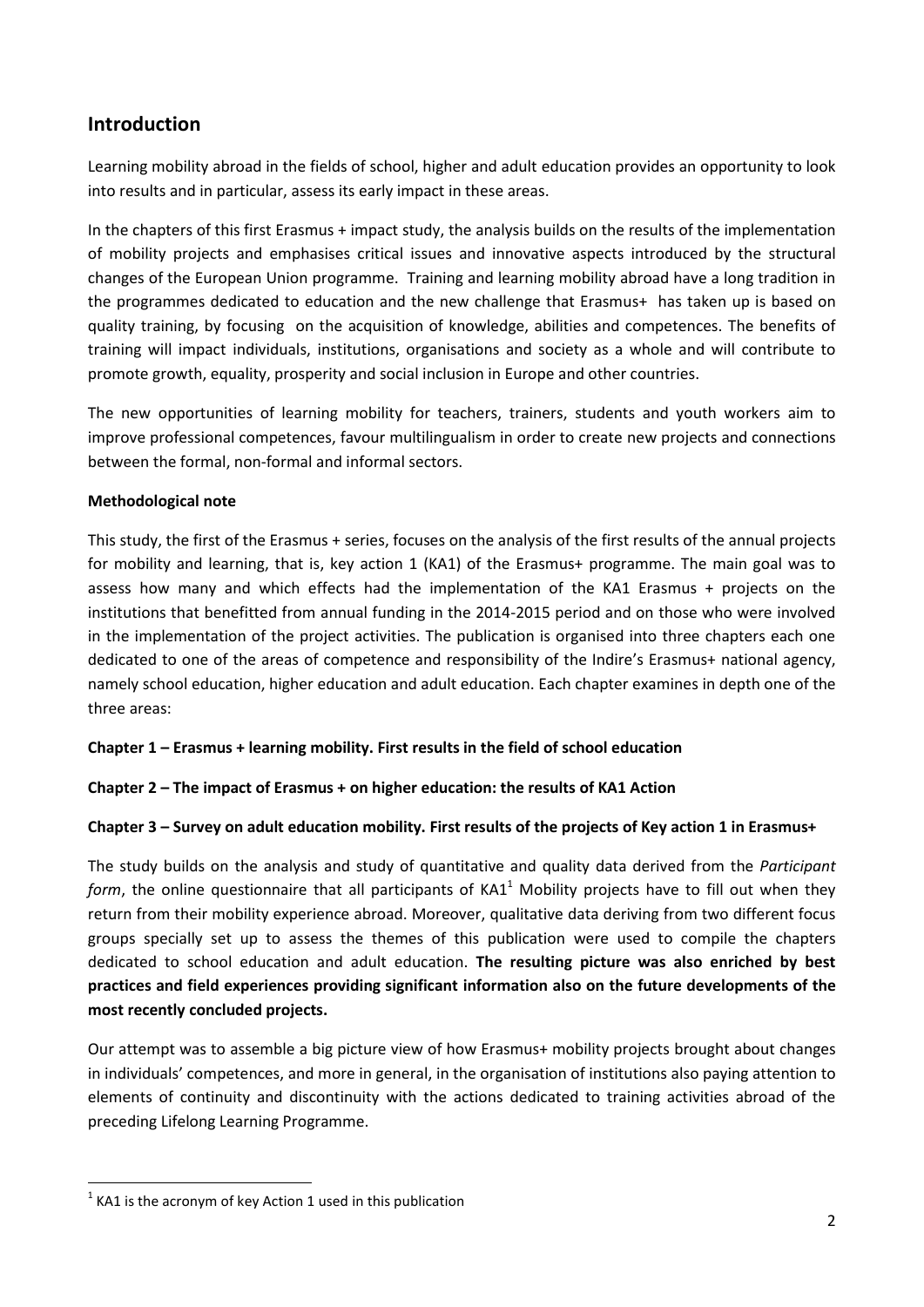# **Chapter 1. Staff Learning mobility Erasmus+. First results in the field of school education**

# **Premise**

The project KA1 learning mobility presented and implemented by a school is a school programme with aims and scopes regarding not only individuals taking part in mobility projects but the entire school. This shift from an approach based on individuals' training – as it happened in the past with the LLP programme – to an institutional approach is crucial in view of a larger impact. In 2014, In Italy, 107 KA1 projects have been financed in the school education sector. Out of this number, 48 had a one-year duration and 59 a two-year duration. These projects supported the mobility of 1,700 teachers and school staff with a budget of more than 3,6 million Euros. Our analysis concerns the one-year long projects that were concluded and ongoing in the period from 1 June 2014 to 31 December 2015. This first Erasmus + journal is therefore the first attempt to analyse the results and the impact of KA1 projects.

|                                              | Number of projects | Individul<br>mobility | Budget $\epsilon$ |
|----------------------------------------------|--------------------|-----------------------|-------------------|
| Two-year KA1 projects financed in 59<br>2014 |                    | 1,076                 | 1,303,807         |
| One-year KA1 projects financed in 48<br>2014 |                    | 629                   | 2,354,689         |
| <b>Total</b>                                 | 107                | 1,705                 | 3,658,496         |

Fig.1 KA1 mobility projects in the field of school education financed in 2014

The analysis tool was the *Participant Report Form – KA1 – Learning Mobility of Individuals – Mobility of*  Staff in School Education,<sup>2</sup> the online document that all participants of KA1 Mobility projects have to fill out when they return from their mobility experience abroad (or before that the home institution submits the final report to the National Agency). Moreover, in order to have a more complete picture of the first impressions of schools and staff involved in KA1 projects we realised a focus group, and submitted a very articulated questionnaire to the representatives of 12 schools beneficiaries of funding for an annual KA1 project in 2014.

# **General data analysis: types of activities, countries of destination, languages, awards and certifications**

The data analysis starts with the aim of assessing from the data available the impact of this action on schools and school staff who participated in mobility.

Fig. 2 Types of training activities abroad carried out by school staff who filled out the *Participant Report Form* 

**<sup>.</sup>**  $2$  In this Chapter, we refer to this document as Participant Form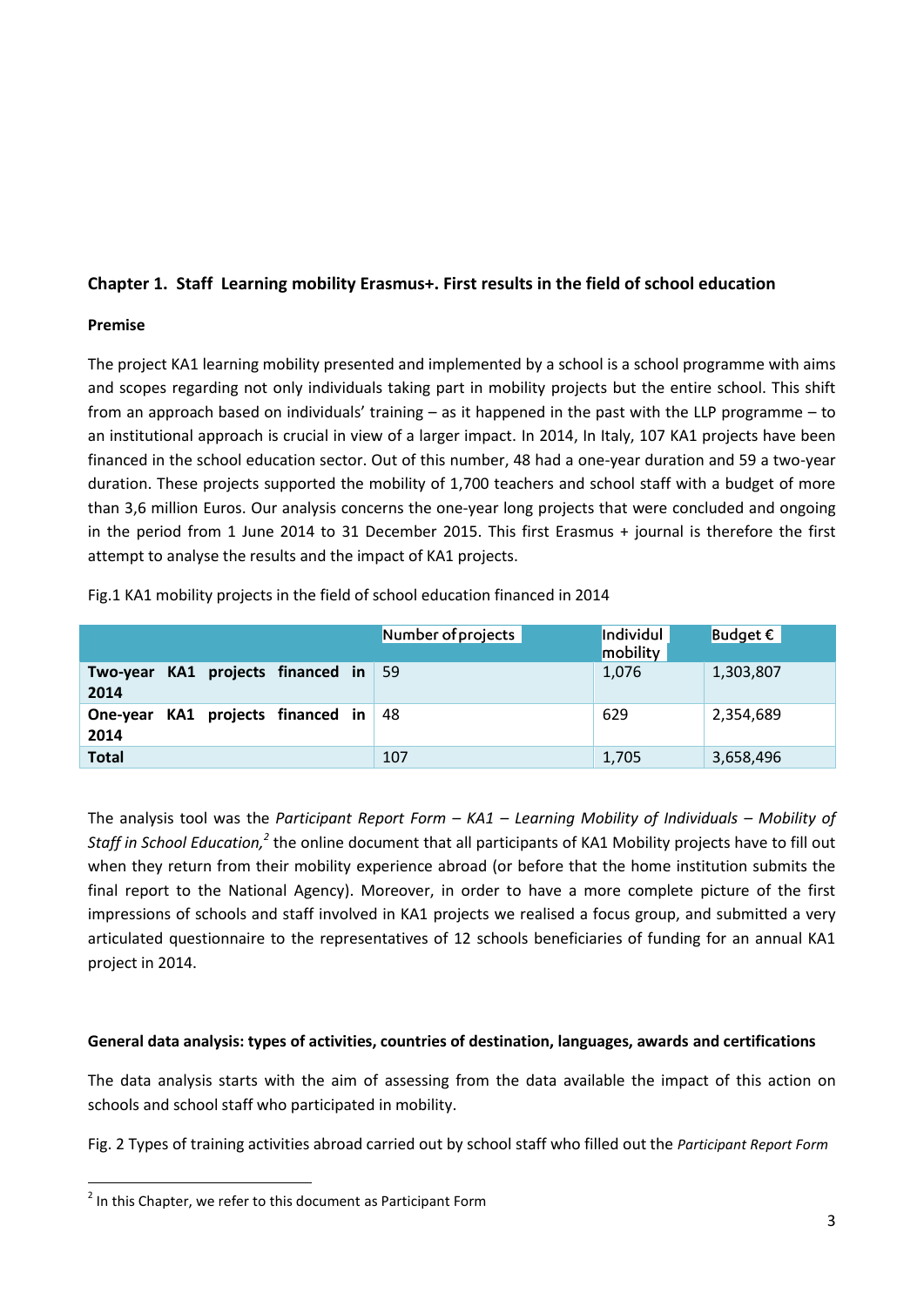

As far as KA1 projects are concerned, the first clear element is that the majority of school staff who participated in mobility attended structured courses abroad as it is visible in figure 2. The other types of mobility, such as job shadowing, that is a period of observation in another school abroad or the teaching assignment, that is actual teaching activities in foreign schools, were carried out by a small number of teachers. Attendance in a structured course represents, as in the preceding LLP programme, the most frequent choice because in its very nature it addresses specific needs of professional updating; and at European level, there is a large provision of these courses provided by qualified institutions.

### **Linguistic competences**

Carrying out professional training abroad is strictly related to language competences as the courses and the teaching/observation activities are carried out in languages different from Italian. For this reason a series of questions of the Participant Report Form are dedicated to languages, and as we will see in the next paragraph, the improvement of foreign languages competences is one of the main reasons why school staff decide to take part in this kind of training activity.



### Fig. 3 – Countries of destination for training - Staff in mobility

The preference for the English language was confirmed as in the past. A total of 544 people out of 607 declared that English was the most used language in mobility, and the UK remains the main destination to carry out training activities, followed by Malta that is also in the English speaking area. The importance given to linguistic competences is also confirmed by the fact that before mobility 397 people followed a language course of the main language to be used for the training and 560 stated they improved their linguistic knowledge thanks to mobility. **Awards and certifications**: from the analysed reports emerged that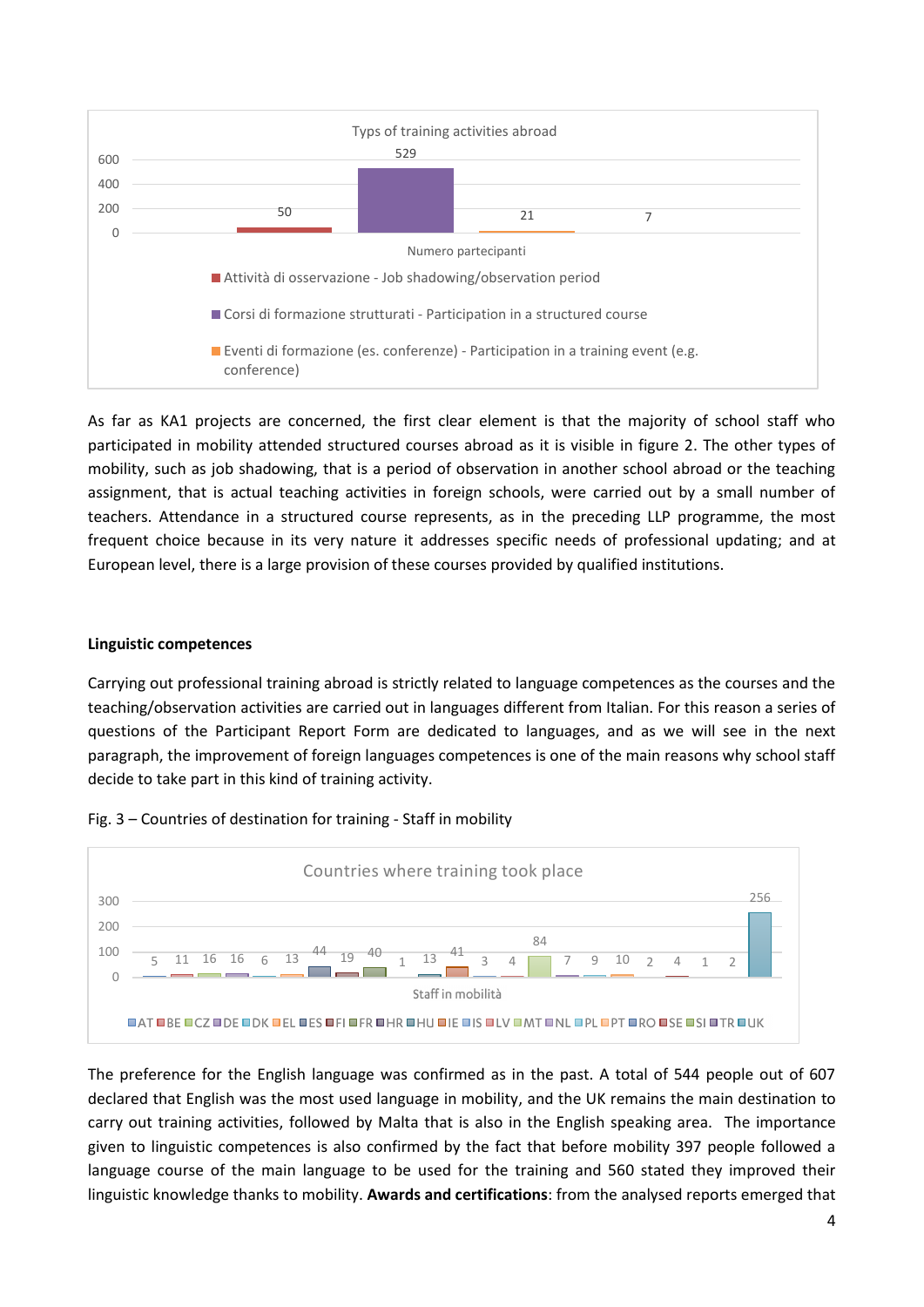94% of the people who took part in mobility were issued a certification or formal recognition. A large proportion of participants was given the certificate issued by the training course organiser while a smaller part was awarded the Europass Mobility Document.

# **The reasons why school staff participated in mobility projects**

Among the main reasons supporting school staff mobility there are professional development and the acquisition of new competences and abilities that can be useful for the teaching of one's own discipline or for coordination, organisational and administrative activities carried out in the school (as it is shown by Figure 4).

|                                                                       | Number of      |  |
|-----------------------------------------------------------------------|----------------|--|
| The main reasons to participate in Erasmus + KA1 mobility projects    | preferences    |  |
| To develop my professional abilities and enhance the relevance of the |                |  |
| subject I teach                                                       | 422            |  |
| To Improve my linguistic knowledge                                    | 408            |  |
| acquire specific knowledge and know-how of best practices<br>To       |                |  |
| implemented abroad                                                    | 398            |  |
| To experiment and develop new teaching methods and practices          | 387            |  |
| To acquire practical abilities relevant for my work and for my        |                |  |
| professional development                                              | 375            |  |
| To increase my social, linguistic and/or cultural knowledge           | 350            |  |
| To increase my satisfaction at work                                   | 295            |  |
| To meet new people                                                    | 264            |  |
| To build new contacts/enlarge my professional network                 | 261            |  |
| To improve the services offered by the institution I work for         | 224            |  |
| To share knowledge and abilities with the students                    | 218            |  |
| To improve future career and work opportunities                       | 148            |  |
| To strengthen the cooperation with the partner institution            | 111            |  |
| To generate beneficial effects, such as development of the curricula, |                |  |
| joint courses or modules, academic networks, collaborations etc.      | 94             |  |
| To build up links with the world of work                              | 20             |  |
| Other reasons                                                         | $\overline{2}$ |  |

Fig. 4 Reasons supporting participation in KA1 projects training activities

In general, there is a tendency to interpret the KA1 training experience as a moment of personal professional development, and the aspects related to the development of the school as a whole are less relevant. Probably, Italian school staff are not used to adopting a broader view of their work context. For this reason, the changed approach of the KA1 projects in comparison with Comenius in-service training can contribute to raise awareness about the contribution each teacher can give to the school system as a whole, and therefore, support the perception of their role at school not limited to the functions relating to teaching their subject.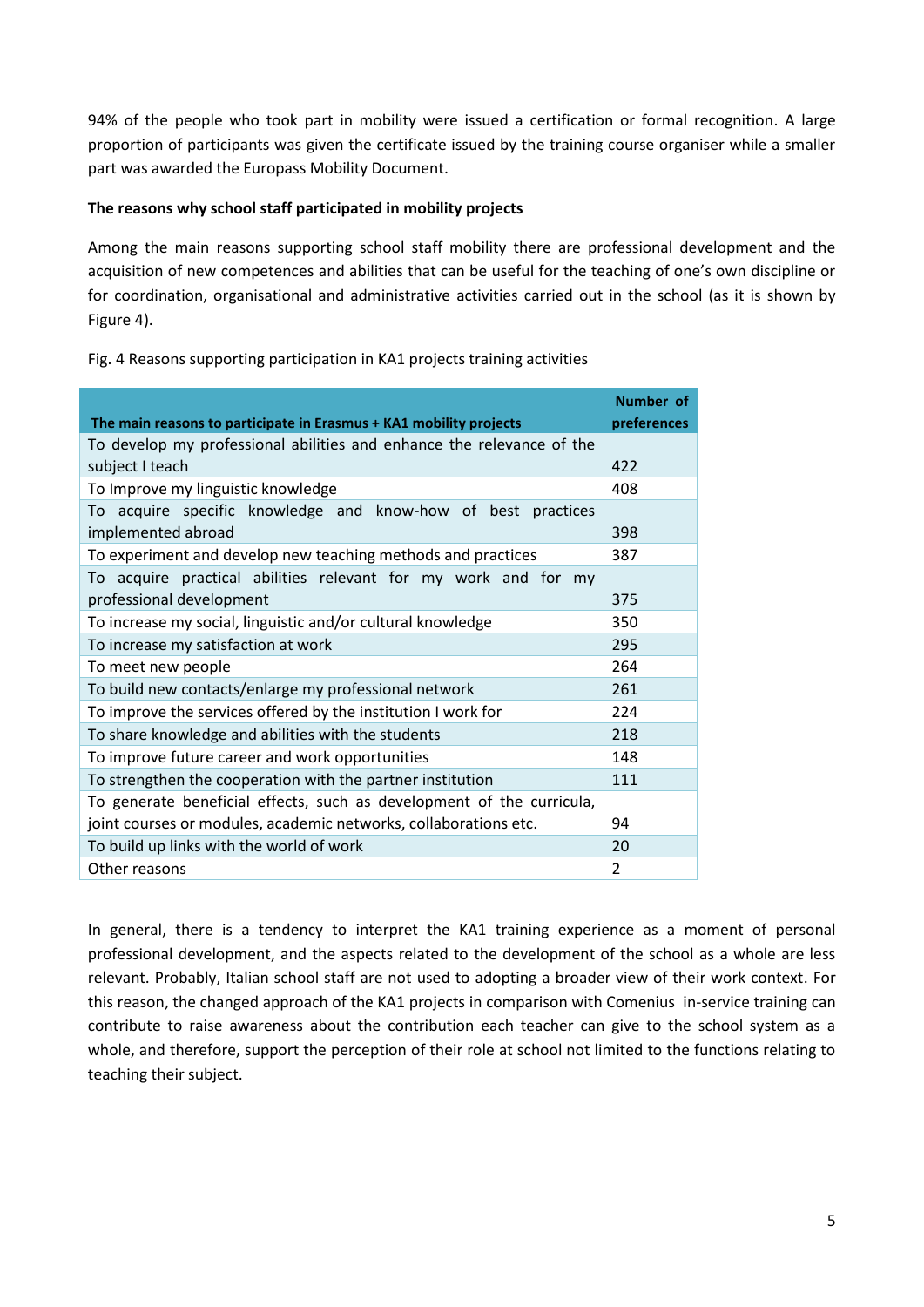# **The impact at individual level**

The aspect that received highest agreement (strongly agreed) is the improvement of the linguistic competences and this completely matches with the motivations listed above. Improvement in the use of a foreign language is in fact the second main motivation why school staff participated in the Erasmus+ mobility for schools.



Fig.5 How mobility contributed to personal and individual development

To conclude, it can be said that considering the correspondence between the motivations given before mobility and the level of acquisition/improvement/development of competences and abilities, declared after mobility, the school staff involved in the KA1 project reached the objectives that they had set for themselves before participating in the project. This is a very significant aspect because the perception of having satisfied initial training needs is very important for an action that has among its main objectives that of contributing to the improvement of the quality of teaching in Europe and this somehow shows that Erasmus+ KA1 projects are on track.

### **The impact on schools**

Overall, as far as impact on school is concerned, it can be said that without any doubt the staff who participated in the KA1 project had the impression that this experience had an impact and can have an impact in the near future also on the school not only on their professional growth. The most positive reactions - also in the case of the impact on the school and for the impact at individual level - are related to the improvement of personal competences. Changes related to the introduction of new teaching methods and increased involvement of students thanks to these methods are in fact perceived as feasible.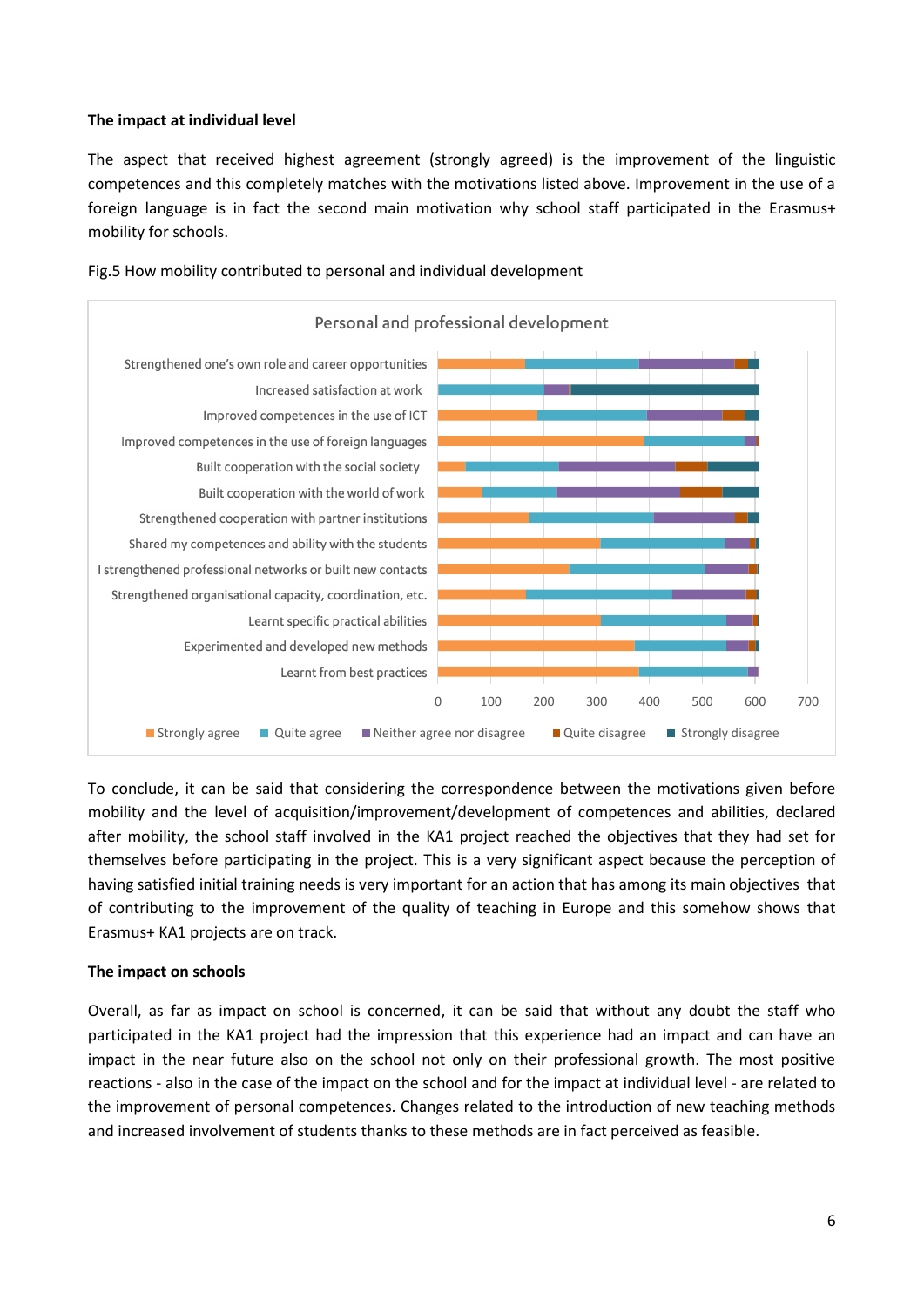Fig.6 What impact the mobility of the school staff participating in the KA1 project had on the school of provenance



**Focus group:** in 2014, twelve representatives of twelve schools beneficiaries of one-year funding for a KA1 project were invited to participate. The schools chosen represent the three levels of education: primary, lower secondary and upper secondary. Schools of the three macro geographical areas of the country, that is north, centre, and south were involved, and mostly the teachers who coordinated the projects participated.

The discussion was carried out in groups of 6 with a moderator conducting the debate on the basis of a questionnaire drawn up by experts in the education sector and by the staff of the Italian national agency and two observers who collected outcomes. The focus group questionnaire that was used as prompt for peer discussion is organised into three parts: "preparing for mobility", "development and impact at individual level", "development and impact at school and class level". Generally, as far as individual development is concerned, all the focus group participants highlighted that training activities abroad allowed the acquisition of new skills and professional competences and observation of best practices which were transferable to their work environment.

# **Conclusion**

The analysis carried out in this first journal dedicated to the first results of the Erasmus+ programme confirmed the importance of mobility and in general the positive impact of the KA1 projects on the school staff and the school involved in the project. With certainty, it can be stated that the realisation of a mobility project brings about growth, and the observation of the data of the reports of the participants and the focus group showed a complex scenario. However, the two main tools to carry out the survey provided very clear and coherent information. We summarise some of the key aspects of our analysis below: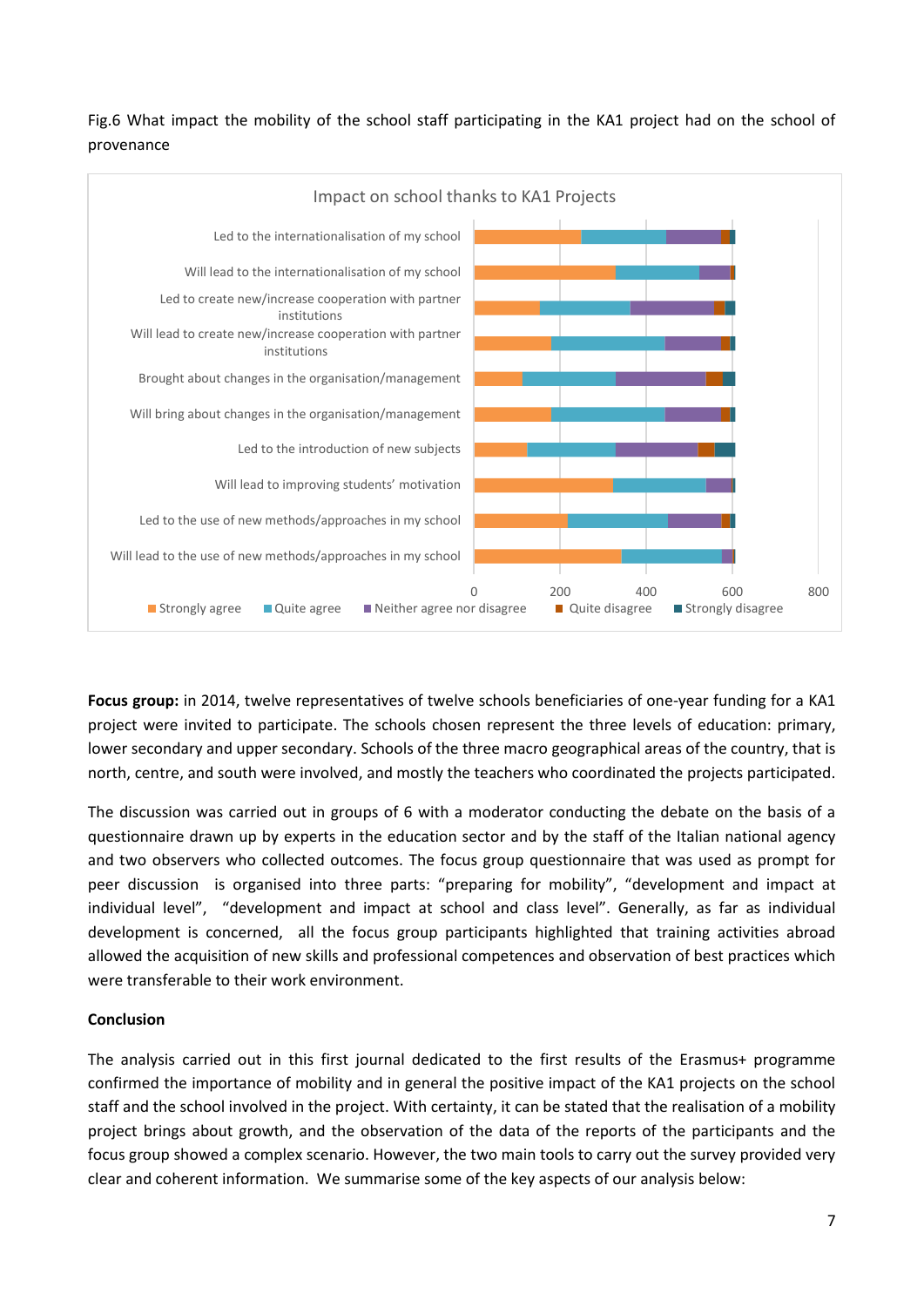1. The Erasmus + KA1 mobility projects stimulated increased sharing and collaboration in Italian schools. This allowed the involvement of school staff who previously had never taken part in European professional pathways. The strengthening of Joint programming and planning was carried out through the creation of work groups that also tried to implement common work practices.

2. professional experience in another country, attending courses delivered in a foreign language and teaching activities in foreign schools produces improved and/or renewed interest in learning foreign languages. Improving competences in a foreign language is one of the main motivations why school staff decide to take part in a mobility project.

3. participation in the project allows the acquisition of competences that can be spent at school; for example by playing a support role or the role of referent for the international activities of the school and it also allows the acquisition of enhanced awareness of already possessed competences. Therefore, this aspect is not accompanied by a real career progression and there isn't a formal recognition of the competences acquired to be spent in other schools.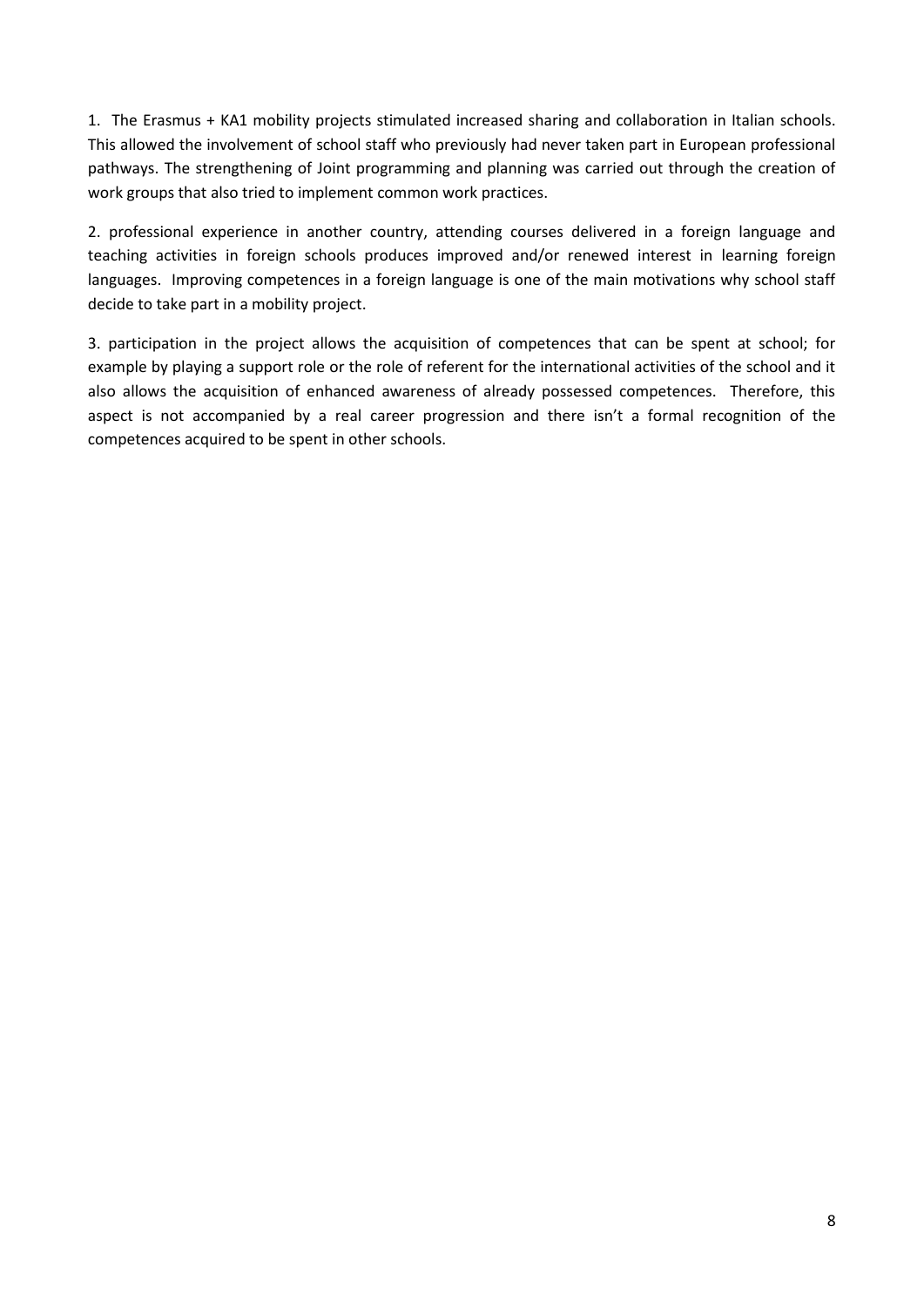# **Chapter 2. Staff Learning mobility Erasmus+. First results in the field of higher education**

### **Premise**

The Erasmus+ programme supports professional development of academic staff with a strategic approach aimed to modernise and internationalise its mission with an impact on the system itself. On one hand, it foresees teaching assignments abroad; on the other hand, it promotes training periods abroad organised into workshops, job shadowing and training, providing participants with the opportunity to make use of their competences and acquire new ones, with significant impact on the professional capacity of each person and befitting both home and receiving institutions.

This chapter presents a detailed study on academic staff mobility. In particular, the answers given by the participants to the community questionnaire after mobility were analysed. The aspects taken into account are: the motivations sustaining participation in the Erasmus + activities, impact on home and receiving institutions, certification, and general satisfaction about the experience abroad. A total of 2,329 people filled out the questionnaire and the referring year is 2014/2015.

Staff mobility was part of the internationalisation strategies of institutions for higher education more than in the past, in fact, most of the participants declared they had been strongly encouraged to take part in the project by their home institution as part of the strategy to strengthen cooperation with partner institutions and open new training pathways for students. (figure 1).



Fig.1 The institution encourages international mobility as part of its internationalisation strategy

The mobility initiatives of the programmes not only impact individual knowledge and competences of teaching and non-teaching staff of higher education but they have also a positive impact on students and the entire institution. This threefold aspect results from the motivations that mostly propel beneficiaries to take part in mobility which range from training (such as "acquiring knowledge and specific knowhow through best practices learned from the partner institution" and "developing professional abilities and increasing the relevance of the taught subject") to the opportunity to "strengthen cooperation with partner institutions" and "build new networks". As far as students are concerned, the need to "share knowledge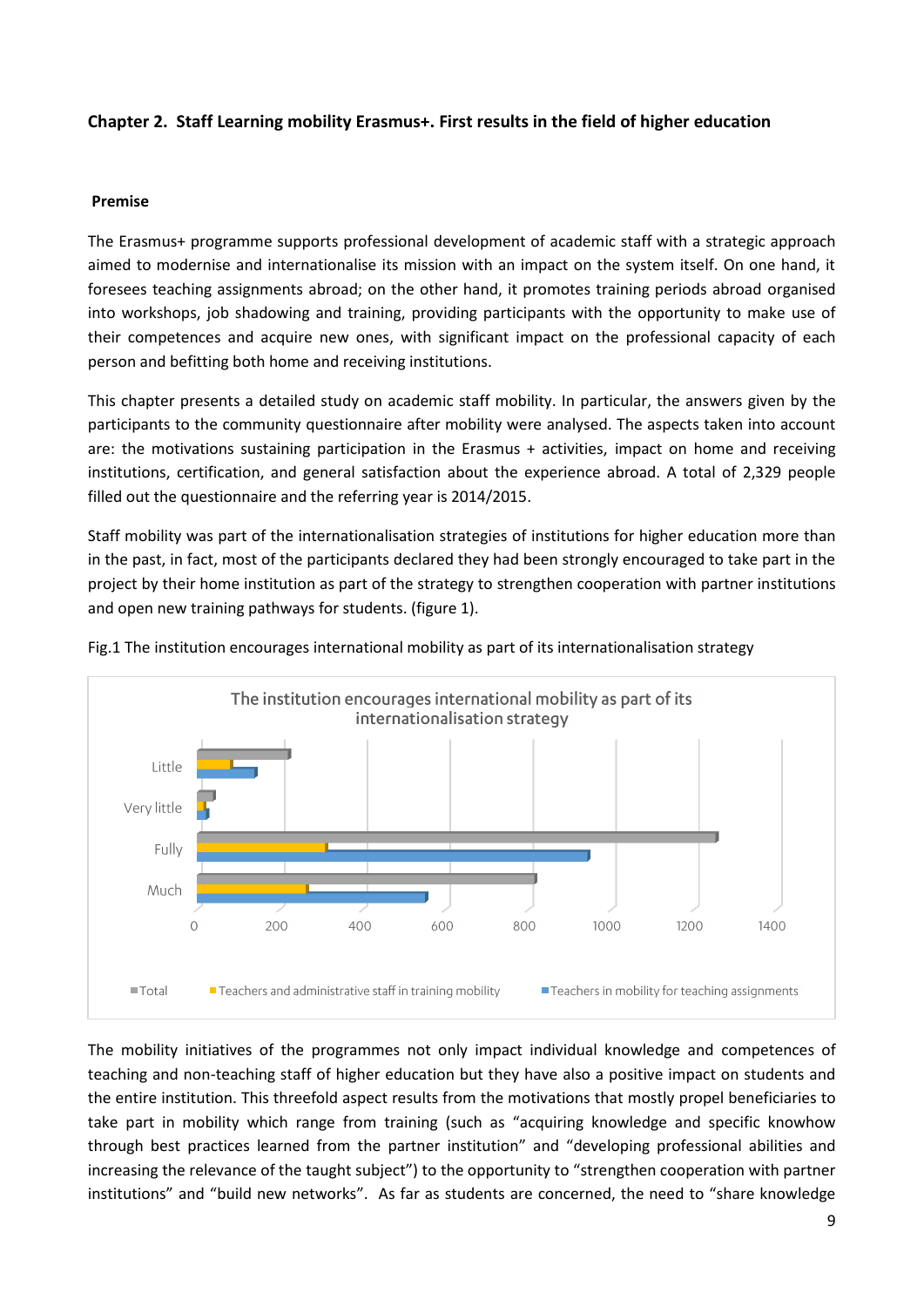and abilities" and "increase quality and quantity of mobility from and to the home institution" prevail. (fig 2.).

Fig.2 Main reasons to take part in KA1 Erasmus+ mobility

| What were the main reasons to take part in KA1 Erasmus+ mobility                                                                                |       | of |
|-------------------------------------------------------------------------------------------------------------------------------------------------|-------|----|
| Strengthening cooperation with partner institutions                                                                                             |       |    |
| Building new contacts/enlarging professional network                                                                                            | 1,372 |    |
| Acquiring knowledge and specific knowhow through best practices learned from the<br>partner institution                                         | 1,276 |    |
| Developing professional abilities and increasing the relevance of the taught subject                                                            | 1,195 |    |
| Sharing knowledge and abilities with students                                                                                                   | 1,192 |    |
| Increasing quality and quantity of mobility from and to the home institution                                                                    | 994   |    |
| Enhancing my social, linguistic and/or cultural knowledge                                                                                       | 915   |    |
| Enhancing satisfaction at work                                                                                                                  |       |    |
| Experimenting and developing new practices and teaching methods                                                                                 |       |    |
| Improving my linguistic competences                                                                                                             |       |    |
| Acquiring relevant practical ability to be used in one's own profession and                                                                     | 752   |    |
| Improving the opportunities offered by the home institution                                                                                     |       |    |
| Meeting new people                                                                                                                              |       |    |
| Generating positive impact such as the development of programmes, courses and<br>joint modules, academic networks, research collaborations etc. |       |    |
| Improving future work and career opportunities                                                                                                  |       |    |
| Building links with the world of work                                                                                                           |       |    |
| Receiving an Erasmus+ grant                                                                                                                     |       |    |
| Others                                                                                                                                          | 32    |    |

\* In the questionnaire "What were the main reasons to take part in KA1 Erasmus+ mobility" more than one answer was allowed.

Investing in staff mobility abroad has a strong impact on the cooperation with partner institutions; this aspect receives the majority of positive answers from beneficiaries when they are questioned about the impact of the international teaching and training experience on the home institution. They agree in saying that through their experience relationships with foreign institutions can be strengthened and networks can be developed. Equally strong impact on the home institution is highlighted also in terms of internationalisation by encouraging the introduction of new teaching methods, pedagogical approaches and exchange of best practices. Opinions are instead less defined regarding changes brought about in the organisation and management, with a prevailing number of undecided people. (fig.3).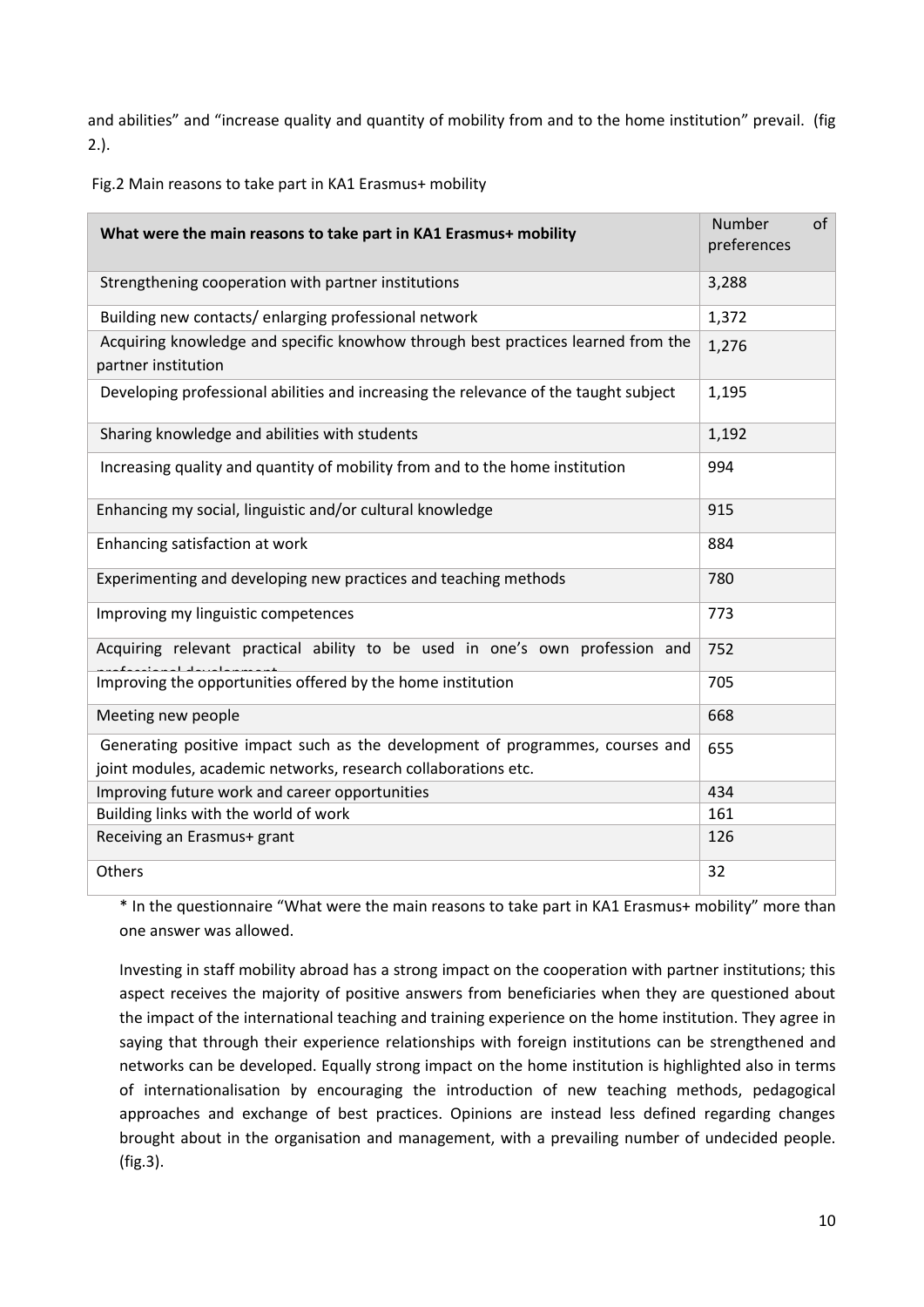



When teachers are asked to self-evaluate the impact of their presence on the receiving institution, their answers emphasise the introduction of new teaching methods and subjects. The perception of provoking effects is stronger with students: beneficiaries agree on the impression of having brought to non-mobile students a new point of view on the outside ("internationalisation at home") and enhanced motivation to start an experience of study and training abroad. Motivation becomes less clear regarding possible changes brought about in the organisation and management of the partner institution and the development of the entrepreneurial spirit of students ("the answer neither agree nor disagree prevails") (fig.4)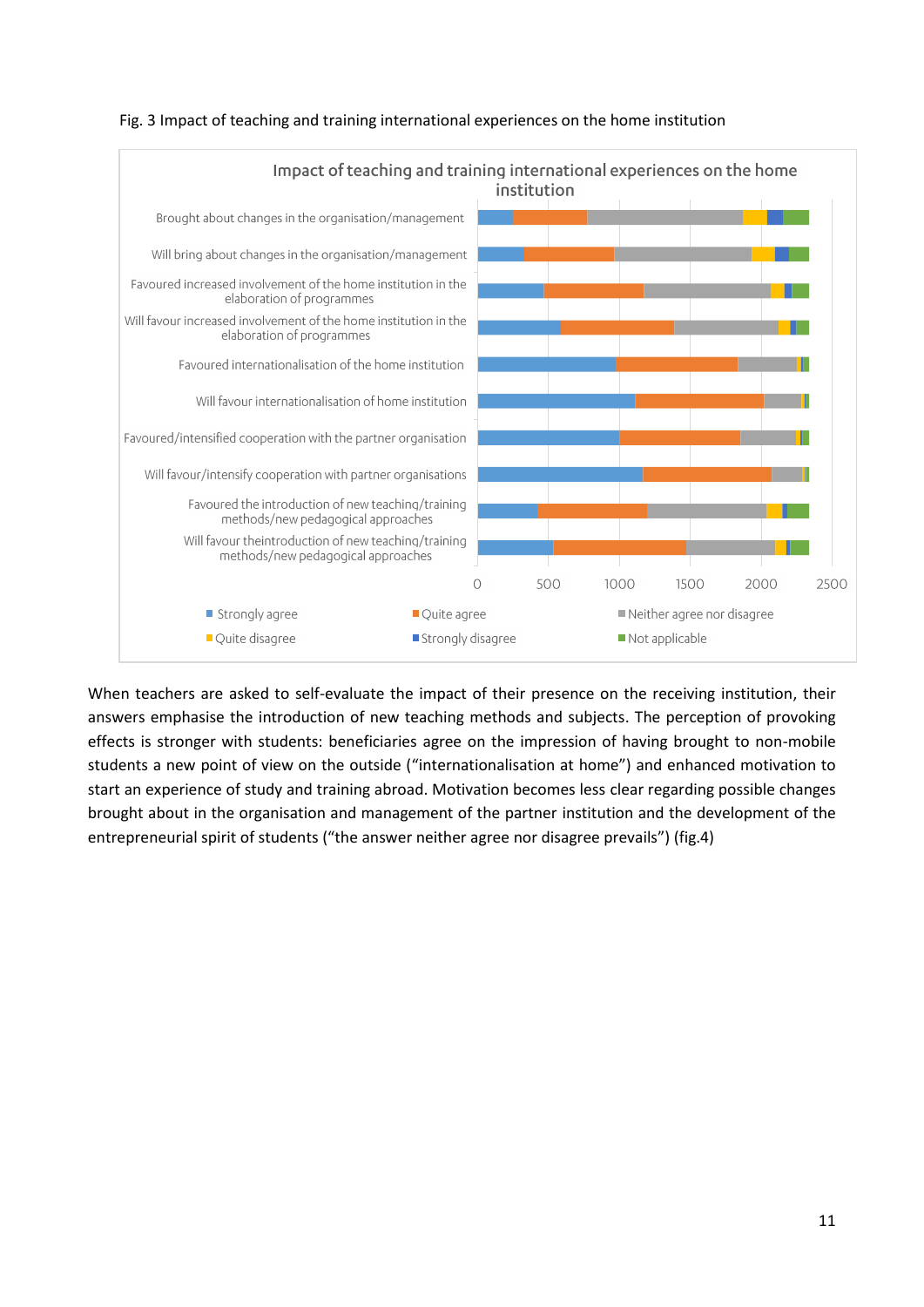### Fig. 4 Impact of the international teaching experience on the host institution



The recognition of the mobility period is treated in a discretionary manner. Generally 46% of the answers highlight a non-formal recognition or even some forms of final certification. (Specifically, 30% of beneficiaries declared they expect to receive a non-formal recognition" and 16% "no recognition"). If the two types of activities are analysed separately it is clear that in the area of training the non-official recognition prevails; while teachers include the time spent abroad in their annual work plan. 22% of teachers and 15% of in-training staff include the mobility period in the annual evaluation of performances (Fig. 5). The answers about the type of recognitions are organised into those who declared they were satisfied 48% of the cases) and those who thought that other forms of recognition could have been used ( 22% of the answers) (fig. 6). When the beneficiary was asked what form of recognition would have been appropriate the prevailing answer was the inclusion of mobility in the final evaluation of activities and in the annual plan, increasing in this way the weight of this activity in the organisation and recognising the added value that the experience abroad gives to work activities; economical reword was also increasingly mentioned (fig 7).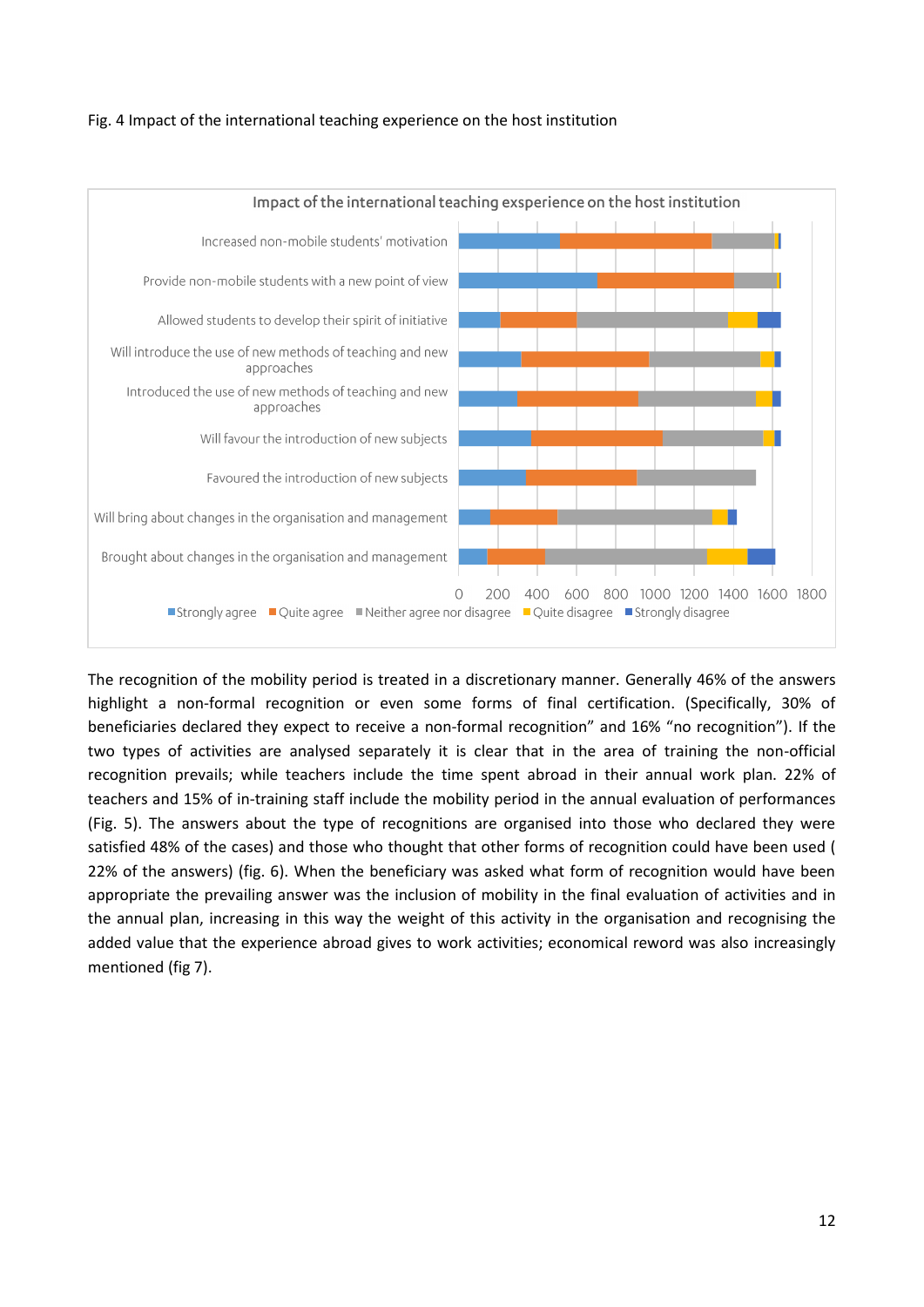



Fig. 6 Satisfaction about the modality of recognition

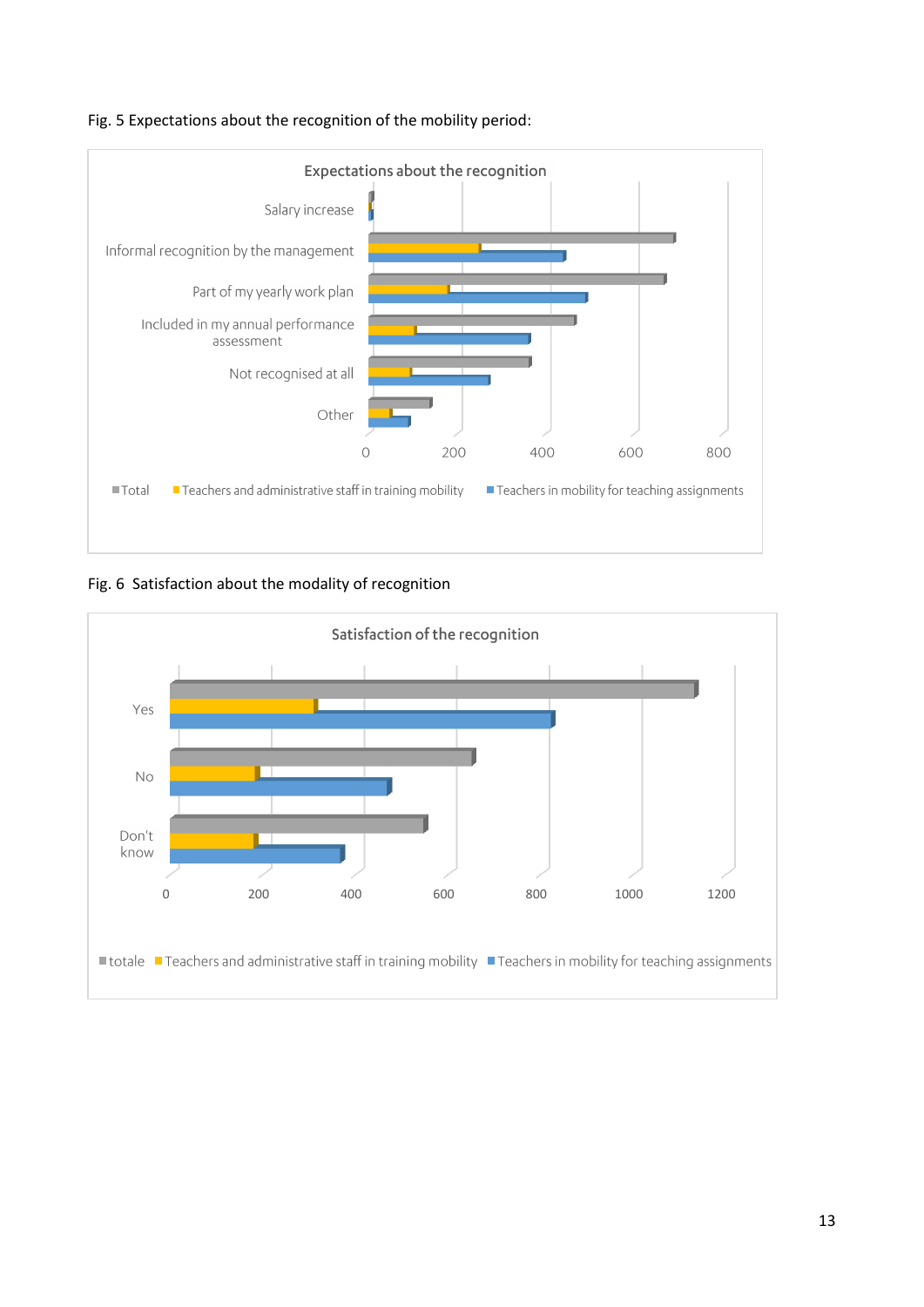# Fig.7 Required recognition



In both types of mobility the appreciation rate was very high with 98% of participants who declared they were very satisfied (80%) or quite satisfied (18%); moreover, to confirm the positive outcome of the experience the percentage of beneficiaries who would suggest it to a colleague was almost 100% (figures 8 and 9).

Fig. 8 Appreciation of the mobility experience

| Appreciation of the mobility experience | $STA*$ | $STT**$                  | Total                    |
|-----------------------------------------|--------|--------------------------|--------------------------|
| Very satisfied                          | 1.312  | 561                      | 1,873                    |
| Quite satisfied                         | 328    | 106                      | 434                      |
| No opinion                              | 11     | 4                        | 15                       |
| Quite dissatisfied                      |        | $\overline{\phantom{0}}$ | $\overline{\phantom{0}}$ |
| Very dissatisfied                       | 2      |                          | 2                        |
| Total                                   | 1,657  | 672                      | 2,329                    |

|  | Fig. 9 Suggesting mobility to a colleague |
|--|-------------------------------------------|
|  |                                           |

| Suggesting mobility to a colleague | STA*  | $STT**$ | Total |
|------------------------------------|-------|---------|-------|
| yes                                | 1.650 | 672     | 2.322 |
| No.                                |       |         |       |
| <b>Total</b>                       | 1,657 | 672     | 2,329 |

\* Staff Mobility for Teaching Assignments

\*\* Staff Mobility for Training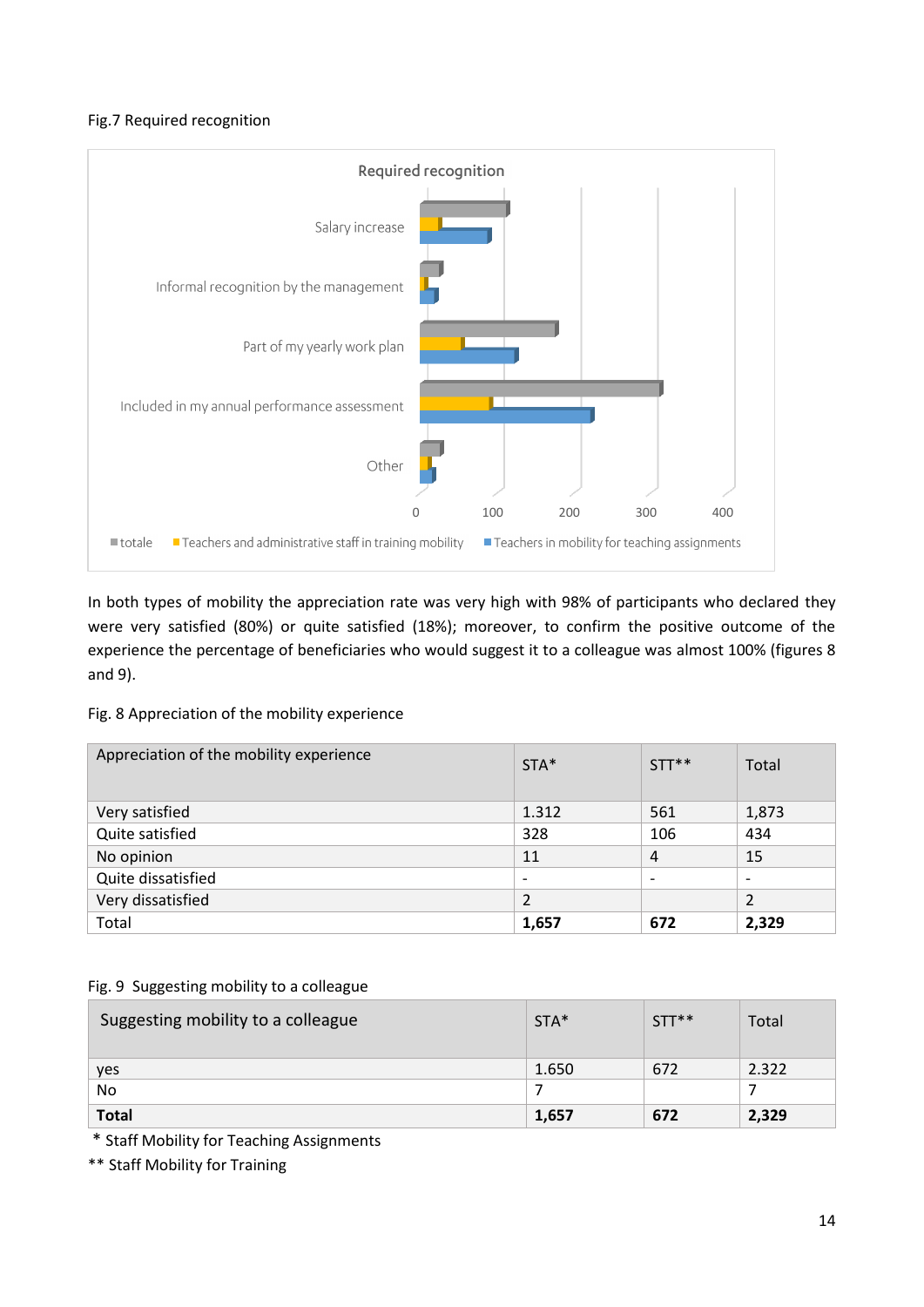### **Conclusions**

The programme aims to improve integration of teaching and non-teaching staff mobility in the policies of their Institutions. The answers to the Participant's Reports provided by teachers and staff in mobility follow this trend: the participant, strongly encouraged to leave by his/her institution perceives that his/her experience abroad had a positive impact in terms of internationalisation by intensifying cooperation with partner organisations and introducing new teaching methods, pedagogical approaches and exchange of best practices. As far as hosting institutions are concerned, non-mobile students highlighted the effect of mobility in what is called internationalisation at home and the incentive to take part in experiences of study and internship abroad. As regarding recognition, results showed that the experience abroad is not included in a specific way in the career of the beneficiary. Many expectations were met supporting a positive attitude towards the future developments of the programme.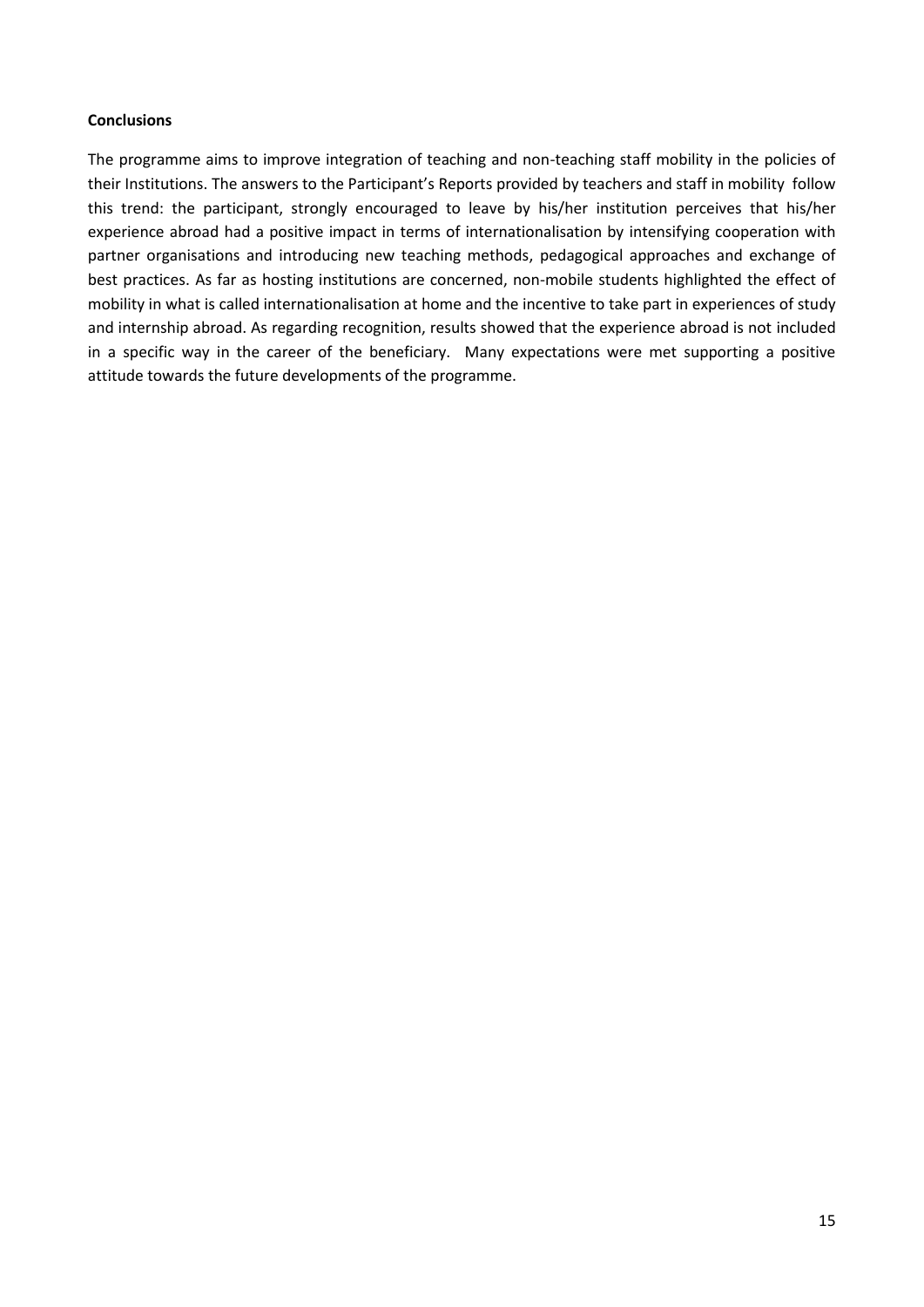# **Chapter 3 – Staff Learning mobility Erasmus+. First results in the field of adult education**

### **Premise**

Our analysis avails itself of essentially two tools for the management of the programme's actions, the data bank Epluslink and a breakthrough in the implementation of Erasmus+: the platform Mobility tool, that is, a digital environment where the Commission, the National Agency and beneficiary institutions interact. The system interface allows users to fill out monitoring documents required at the various stages of designing, to enter data, and update and modify them at different times. This third chapter aims to take stock of and highlight the first effects of the impact of annual KA1 projects. Our research sample was made up of 18 projects that involved 214 people who took part in adult education staff mobility abroad. The analysis is based on two documents issued by the European Commission, the final report, useful to identify possible critical issues but also best practices emerged during the projects' life cycle, and the *Participant Report Form* a sort of report participants draw up at the end of their activity that is structured as a questionnaire mainly to collect quantitative data relating to the type of activity carried out, its duration, the country of destination, the results produced in terms of learning outcomes, competences and new abilities acquired. The interesting aspect of the Report is the possibility to elaborate additional quantitative data among which the motivations that sustained the choices of participants, the impact of learning at personal/professional level and on the institution, and the intention to carry out other Erasmus+ projects. This is significant information that draws a rather complete picture of what has been realised and offers food for thought on how the activity abroad was received by participants in terms of quality impact.

The main sections of the Participant Report Form are: *Purpose of the Participant report, Identification of the Participant and General Information, Achievements and impact, Certification and Formal Recognition, Conclusions.* The analysis we developed availed itself of this tool providing the point of view of the interested parties: teachers and trainers who deemed useful to take part in an experience that could have developed their knowledge and professional competences, create a network of new partners and favour the development of new practices in their institutions. The sessions of the report form are organised in groups of multiple choice questions. From the comparison of the aggregated data extrapolated from the 214 reports, attempts have been made to draw up, both at short and long term, the actual and future impact of KA1 projects, identifying possible critical issues and strengths.

| KA1 annual project financed in 2014           | 18 | 214 | 427.213 |
|-----------------------------------------------|----|-----|---------|
| KA1 biannual projects financed in $6$<br>2014 |    | 123 | 232,624 |
| <b>Total</b>                                  | 24 | 337 | 659.837 |

Fig.1 KA1 mobility projects adult education sector, financed in 2014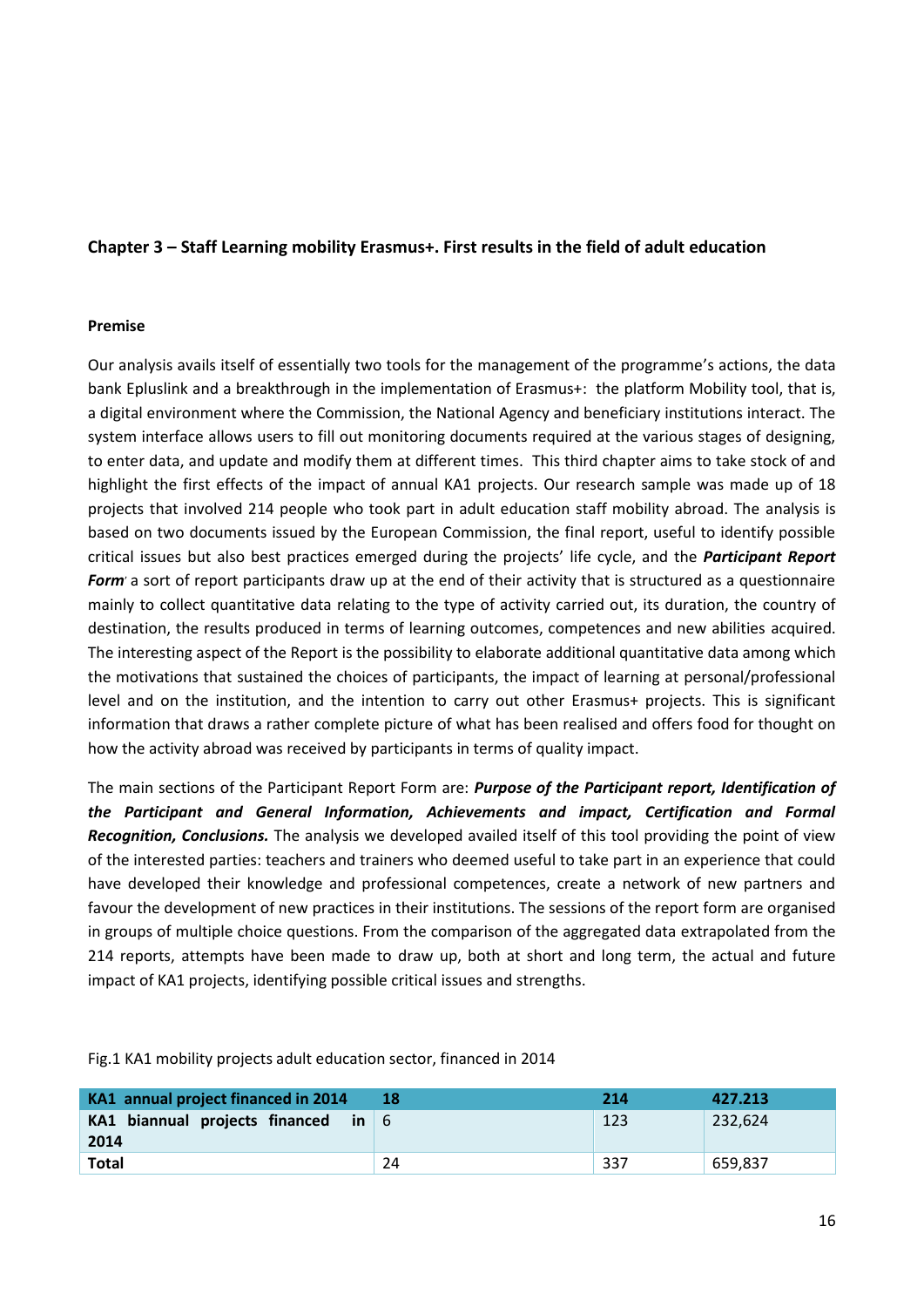The motilities foreseen in the 24 projects approved were in total 337, organised into two types of training: structured courses or training events (including job shadowing activities) and teaching /training assignments.

| <b>Types of mobility</b>       | <b>Participants</b> |
|--------------------------------|---------------------|
| Staff training                 | 179                 |
| Teaching /training assignments | 35                  |
| Total                          | 214                 |

# Fig. 2 Types of training abroad and number of people involved

# **First assessment of the KA1 annual project, 2014-2015**

The concept of individual mobility in Erasmus + has changed significantly since this learning experience is part of a European development plan addressing staff's training needs as part of a strategy of innovation and internationalisation of education. Among the main aims of the KA1 mobility projects there is the drawing up of a monitoring strategy and evaluation to make sure that the activities foreseen are relevant and have a real impact on the quality of teaching introducing didactic innovation and development of educational systems. In the training staff category many different activities can be realised: a jobshadowing period or participating in events and thematic conferences. The data of all the different types of education and training activities abroad, carried out by the beneficiaries in one year, are listed in the table above. The average duration of structured courses is generally 5-7 days (there are also courses of two weeks), whereas the activities have a duration ranging from 2 to 14 days.

Countries of destination of mobility, divided by type: training activities abroad and teaching/training activities. The most requested country to carry out an experience of staff training abroad (the category includes courses, thematic conferences and job shadowing) was the United Kingdom (33), followed by Spain (25), France (22), Romania (20), Lithuania (15), Finland (12), Germany (9), Malta (8), and other countries (Figure 3). The high number of training activities carried out in the United Kingdom is motivated by the fact that many courses are linguistic courses, that is to say, centred on the teaching of foreign languages (usually the English language) and in-depth courses, but we also found training activities focused on different themes and teaching methods, for example on the use of theatre for social inclusion, citizenship and individual entrepreneurship, European planning and the involvement of disadvantaged groups.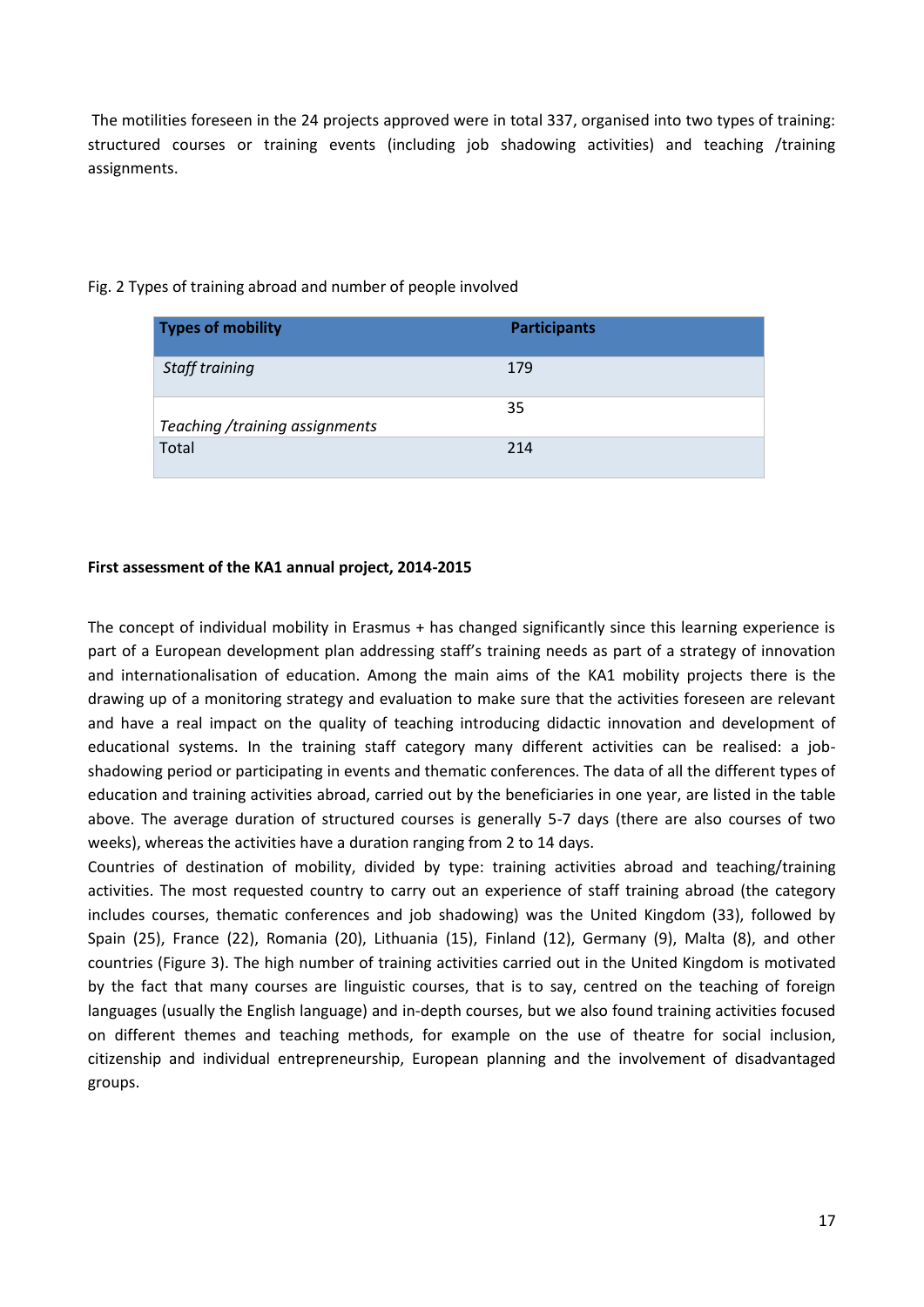

Fig. 3 Country of destination for the training activities (structured courses, conferences, job shadowing)

Fig. 4 Countries where teaching/training activities were carried out



### **Motivations**

The analysis of the experiences of training abroad highlights the process of identification of the motivations that led to the planning of activities relating to the training needs. Among the motivations and the most recurrent expectations emerging from the *Participant Report*, there is the enhancement of social and cultural skills regarding the personal sphere (126). The other most significant motivation is learning from best practices (11) followed by the need to learn useful practices relevant to one's own professional sector (95). A Leitmotif of in-service training mobility is the acquisition of new teaching practices, in particular as far as adult formal education is concerned: 90 participants out of 214 are motivated by this need, so quite a high percentage (42%) if we consider that formal adult education is a sector that has recently been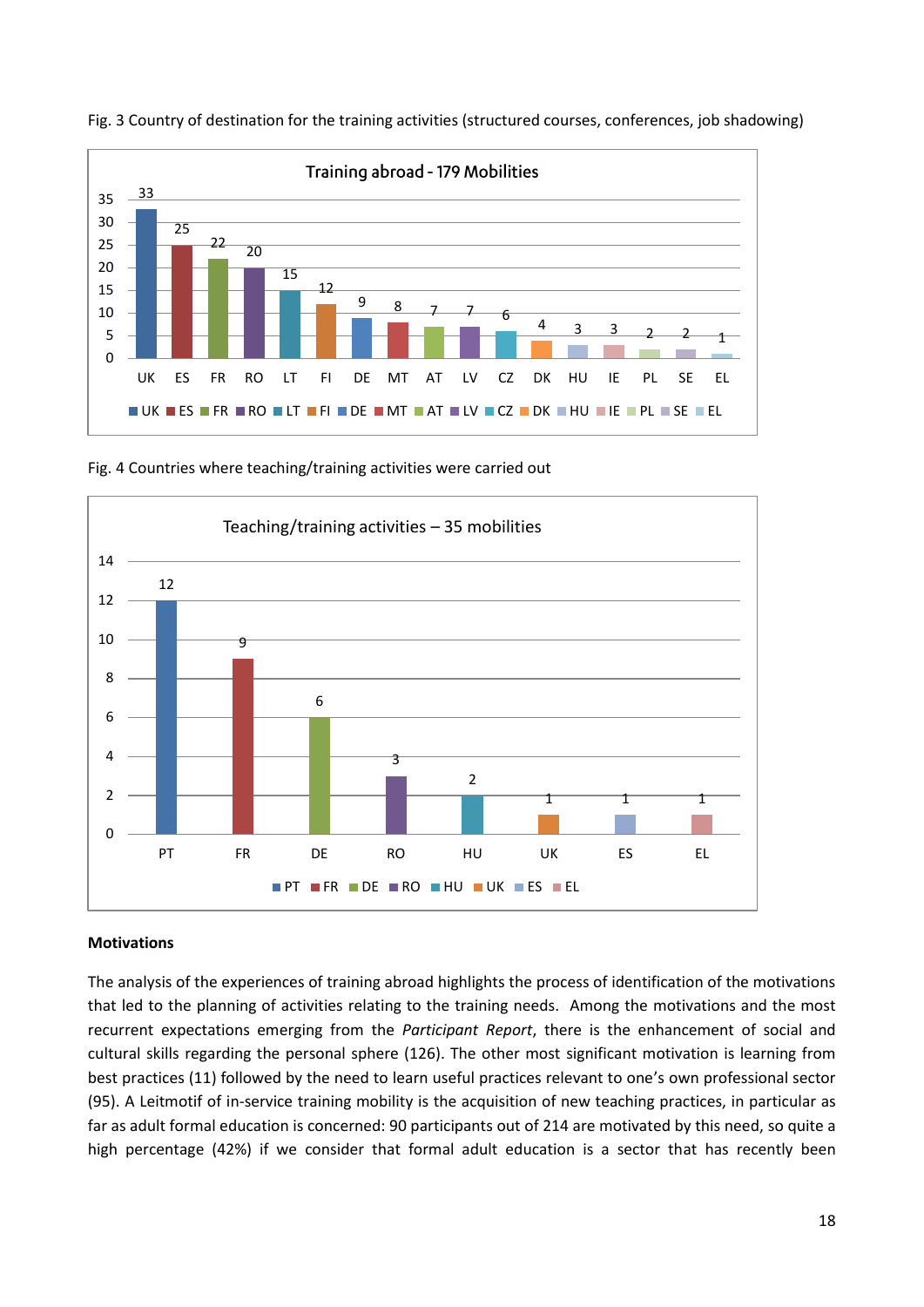reorganised in the provincial centres for adult education (CPIA)<sup>3</sup>. The other aspects are related to career growth opportunities (84), development of innovative ideas and spin-off experiences for new activities (81), enlargement of professional network (68), sharing knowledge and abilities with students or colleagues (65), increase satisfaction on the job (63), create new contacts (58), strengthen cooperation with the partner institution (53), build cooperation with players in the world of work (25).



### Fig. 5 Motivations for training

### **Appreciation rating**

1

The training experience abroad has always contributed (from Socrates, LLP, to Erasmus +) to improve professional skills and promote employability, as well as to enhance personal development at work and in the community. There are many benefits that can be drawn from this type of experience and the two most important are: the improvement of language skills and the enhancement of skills that in an increasingly intercultural world will be useful throughout life. This can be inferred from the responses that the beneficiaries gave regarding the degree of satisfaction with the activity carried out: 188 chose the option "very satisfied" and 21 "quite satisfied" (Figure 9). Overall, the training offer proved to be qualitatively valid.

Regarding the digital tools for researching training activities in other countries, it seems useful to mention the new digital platforms, the School Education Gateway<sup>4</sup> and for the adult sector Epale<sup>5</sup>

<sup>&</sup>lt;sup>3</sup> CPIA (Centri Provinciali per l'Istruzione degli Adulti) are institutions where formal educational pathways are provided to students of any age. The reform which established them was in 2012.

<sup>&</sup>lt;sup>4</sup> School Education Gateway (linked to eTwinning, the community for schools in Europe) is a unified access portal for teachers, schools, experts and other actors in the educational sector. It presents European educational policies, news,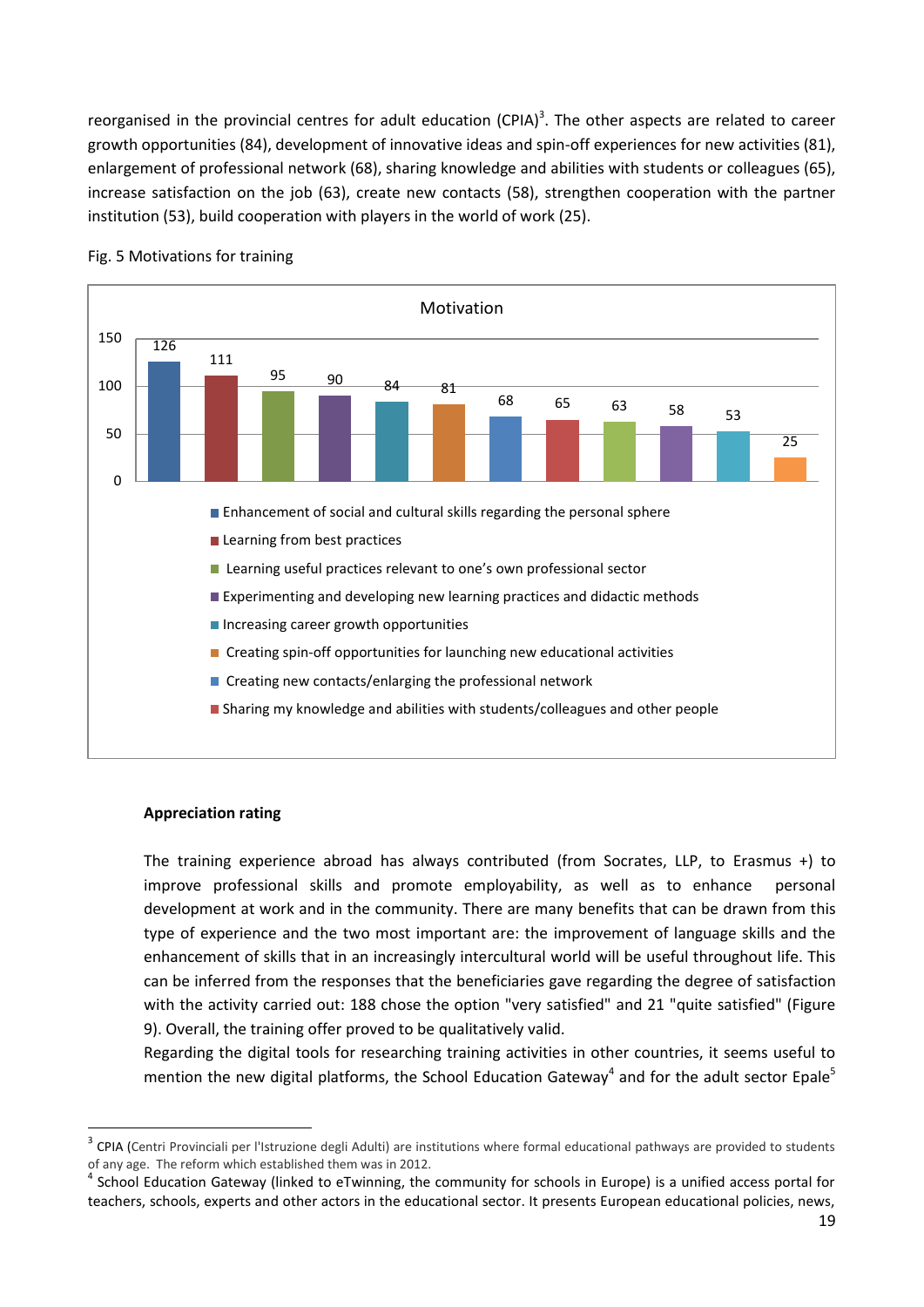that are very useful for those wishing to choose courses, seminars or job shadowing in another European institution. Unfortunately, for the moment, we do not have a precise figure on the number of training activities abroad identified through EPALE, the virtual Community dedicated to the EDA world (Educazione degli adulti - Adult Education), a multilingual portal in continuous growth for teachers, trainers, researchers, academics and policy makers engaged in adult education in Europe.





### **Impact at professional level**

**.** 

The main objective of the KA1 Action was providing participants with the opportunity to: acquire enhanced knowledge about the European dimension of adult education; deepen the knowledge of different educational systems; and improve one's own linguistic, professional and cultural competences. Another breakthrough of the KA1 projects is the strong influence and impact of the personal experience on the entire institution. Small associations and large training centres have integrated and updated their offer with European experiences as the need to get out of the national network and start building contacts with the rest of the world increased.

The participants had to rate their approval of certain statements, choosing between strongly agree, quite agree, agree, disagree, quite disagree and strongly disagree. Among the most chosen aspects of improvement and growth there was to learn new methodologies and teaching approaches for the implementation of best practices (148 strongly agree) that highlights a deep need for exchange, and learning from direct experiences and from the hands-on experience of European colleagues. There is also a marked preference for all those professional skills that affect the improvement of professional skills in

trends, expert articles, national initiatives, actions for schools, areas for interaction, educational projects, best practices and other resources. http://www.schooleducationgateway.eu/en/pub/index.htm

<sup>5</sup> The Epale platform, the Electronic Platform for Adult Learning in Europe, is organised around the sharing of content relating to adult learning, including news, blog posts, resources, events and courses, http://ec.europa.eu/epale/it/about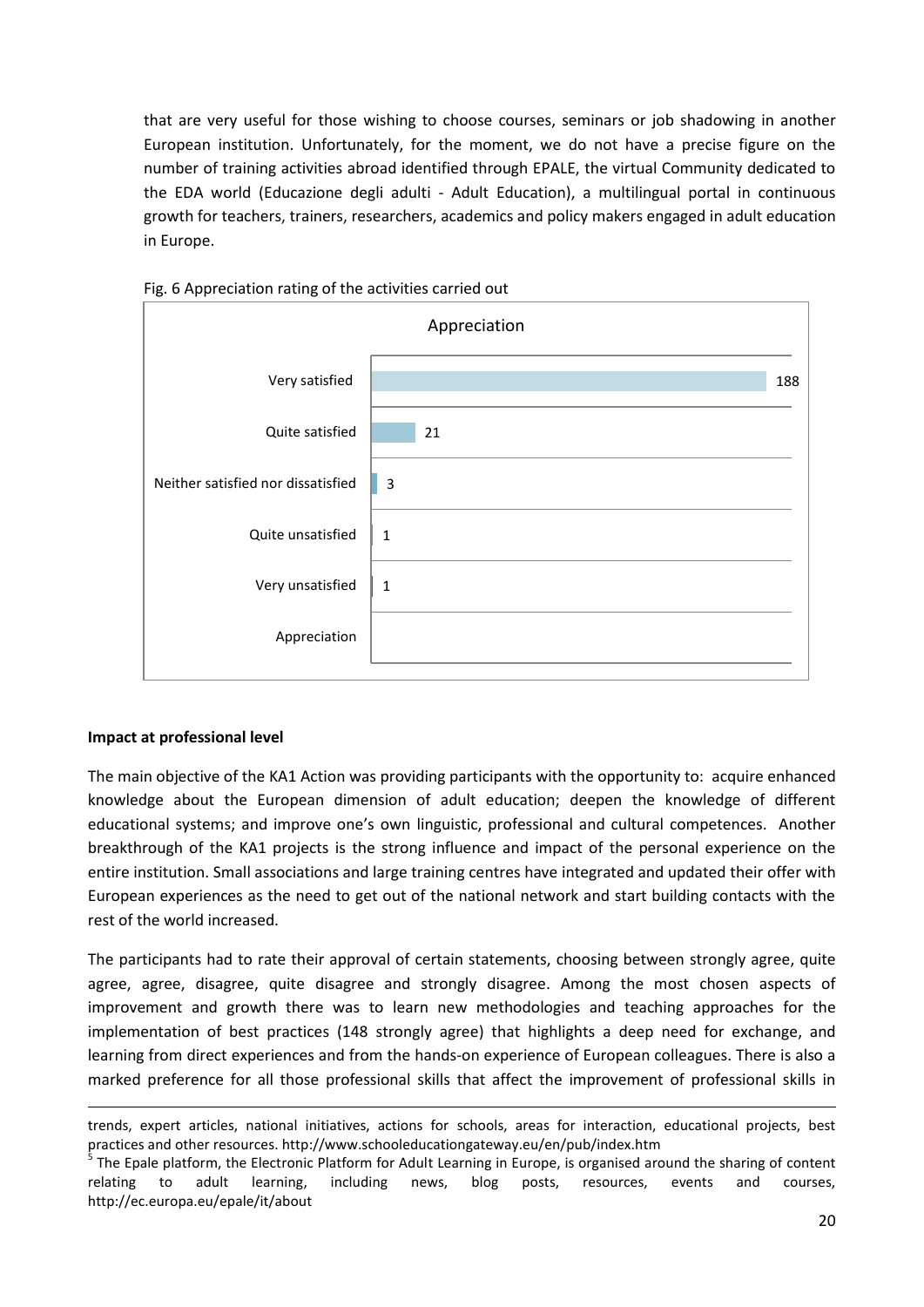teaching, such as sharing their knowledge and skills with learners (126), strengthening organisational skills (113), improving job satisfaction (124). Those who have chosen the option "neither agree nor disagree" show that probably they do not yet have sufficient elements and useful parameters to measure the impact of their learning (it could be considered the equivalent of "I do not know").



Fig. 7 Short term impact of the experience at professional level

# **Impact at the institution level**

As far as the quality of learning is concerned, we have repeatedly noticed that during the activity it is possible to meet many people with whom it is possible to create future collaborations and projects, while from the management and organisational point of view, other methods of administrative application are discovered and adopted. The contamination between different knowledges and methodologies brings new stimuli and greater involvement also to adult learners. The figure below shows which improvements have taken place at the level of the institute, in particular for the educational and managerial sectors.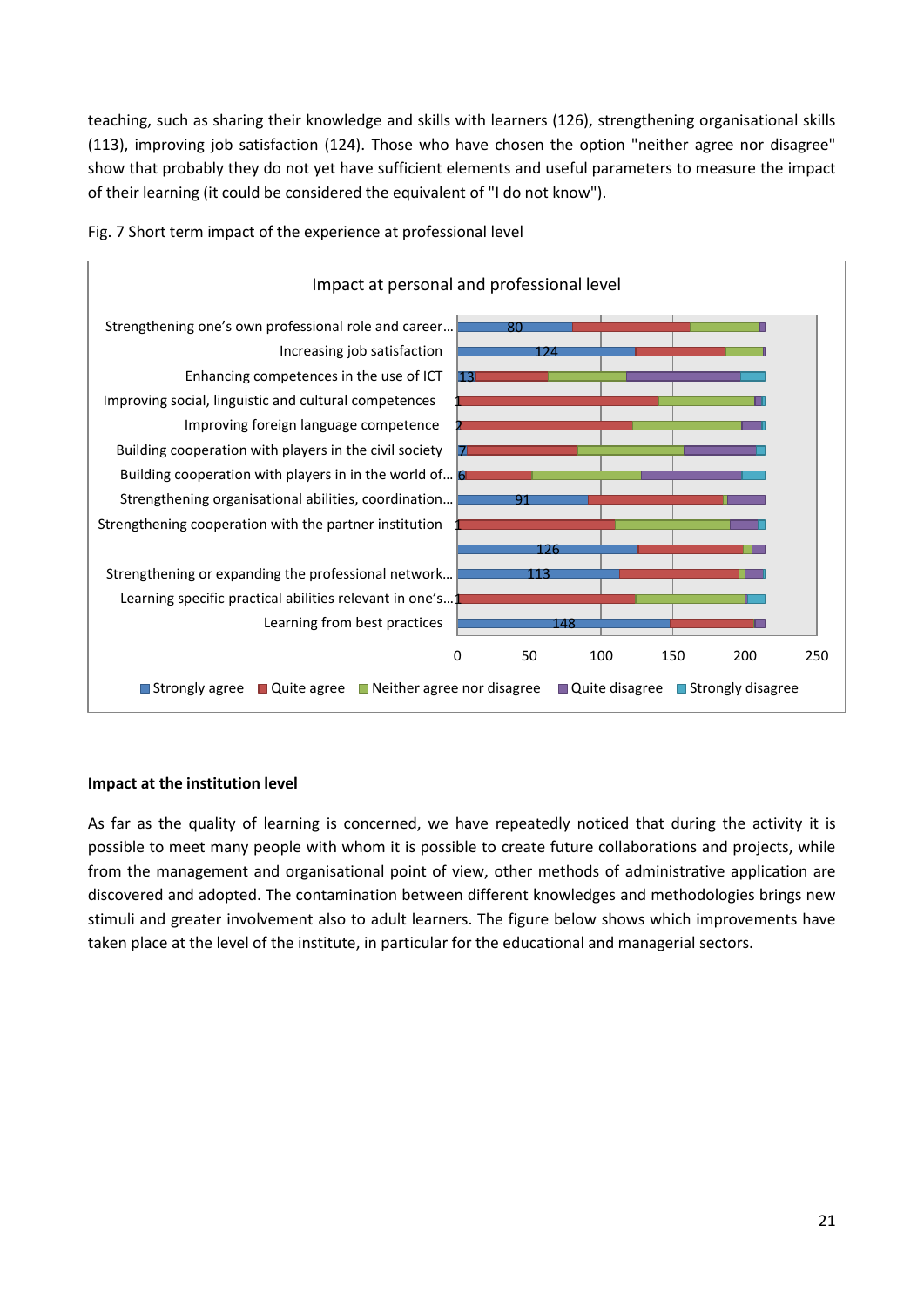### Fig. 8 Impact on the institution



### **Focus group**

In order to have an objective feedback and verify some of the theses discussed during the analysis of the documents and the digital questionnaires, we deemed useful a direct exchange with the people behind the data elaborated in the graphs and tables previously showed. The most appropriate methodological process for our qualitative analysis seemed to be the focus group, a flexible technique to detect opinions of an interest group on a specific theme. The objective of the focus group was to collect the experiences carried out during learning mobility and the investigation method used was a questionnaire specially set up by the National Agency and submitted to the participants during the event. The working table was participate in by two cultural and theatre associations, **Teatro due mondi** (Faenza) and **Mirmica** (Milan) committed to theatre pedagogy for social inclusion and the involvement of disadvantaged groups; a research and training body that offers qualification and requalification courses and carries out social researches, **E.RI.FO** (Florence); and finally, the Centro Iniziativa Democratica Insegnanti, Cidi (Grosseto) - Centre for teacher's democratic initiative, an association of teachers of all types of schools and subjects dealing with professional updating initiatives and didactical research.

At the end of the meeting a series of strengths highlighted during the debate were outlined:

- the sharing of all project activities during the drafting of the European development plan

- monitoring and evaluation of training, both in progress and at the end of the activities
- the involvement of other local institutions
- the opportunity to see and learn about other institutions operating in the same sector
- the adoption of new teaching methods and the opportunity to pass on their educational skills

- dissemination and exploitation of results to expand the network of international collaborations

No particular critical issues emerged and we verified in several moments that everyone in the group had fully realized the planned activities. The only issue to report was the request by the beneficiaries to carry